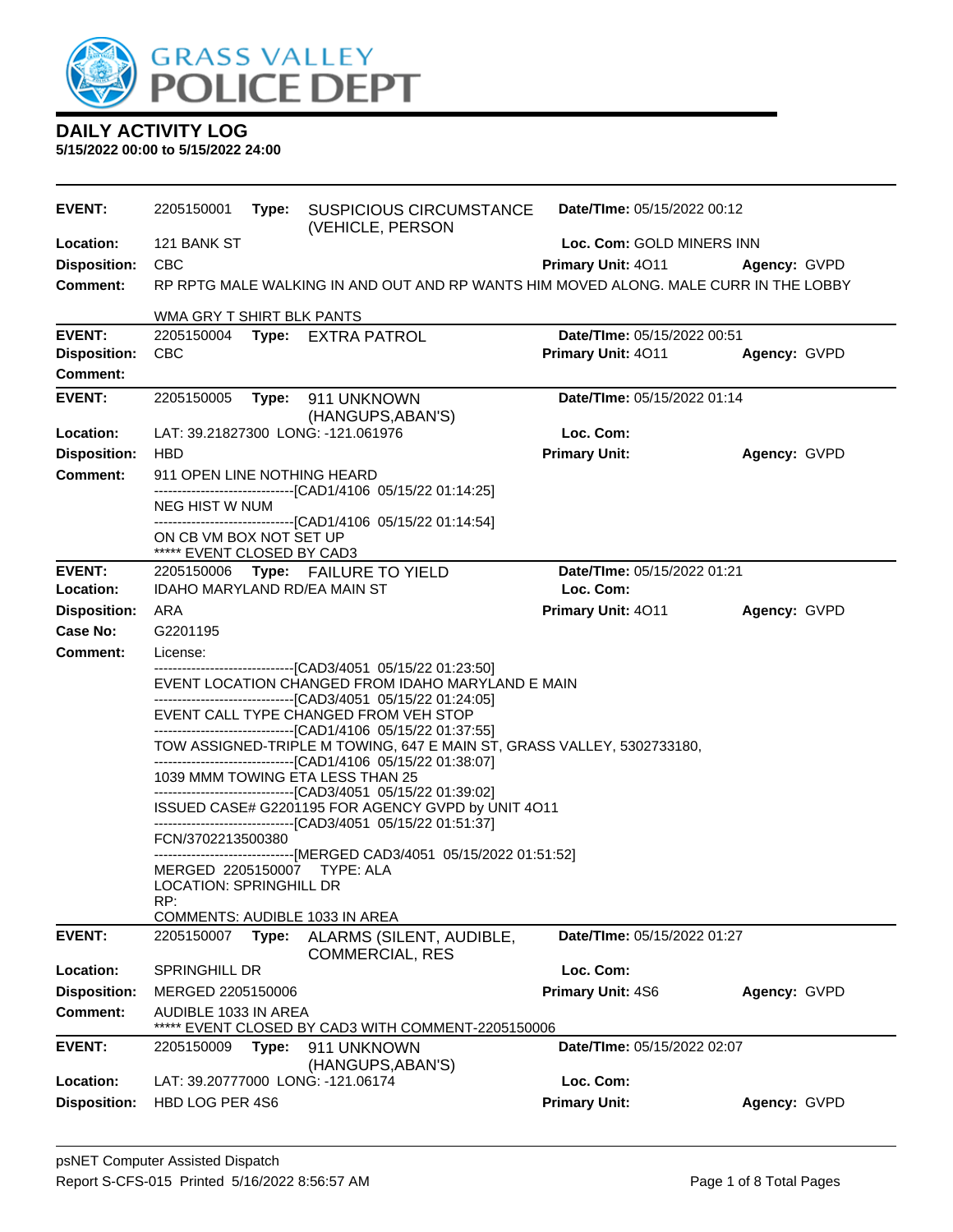

| <b>Comment:</b>            |                                                                                                                                      |       | 911 OPEN LINE VERY HBD SUBD STATING ACCIDENTAL AND HE IS AT 451 FIFTH ST                                                                                                                                                                     |                                                  |                                                          |
|----------------------------|--------------------------------------------------------------------------------------------------------------------------------------|-------|----------------------------------------------------------------------------------------------------------------------------------------------------------------------------------------------------------------------------------------------|--------------------------------------------------|----------------------------------------------------------|
|                            | MALE SOUNDS C4                                                                                                                       |       | --------------------------[CAD1/4106_05/15/22 02:07:26]                                                                                                                                                                                      |                                                  |                                                          |
|                            | -------------------------------[CAD1/4106 05/15/22 02:08:48]<br>ON CB MALE STATES HE IS AT 451 S 5TH ST IN GRASS VALLEY THEN HUNG UP |       |                                                                                                                                                                                                                                              |                                                  |                                                          |
|                            |                                                                                                                                      |       | ***** EVENT CLOSED BY CAD3 WITH COMMENT-LOG PER 4S6                                                                                                                                                                                          |                                                  |                                                          |
| <b>EVENT:</b>              |                                                                                                                                      |       | 2205150022 Type: CITIZEN ASSIST (CIVIL<br>STANDBY'S, LOCKOUT                                                                                                                                                                                 | Date/TIme: 05/15/2022 07:34                      |                                                          |
| Location:                  | 428 BRUNSWICK RD                                                                                                                     |       |                                                                                                                                                                                                                                              | Loc. Com: CHASE BANK                             |                                                          |
| <b>Disposition:</b>        | <b>CBC</b>                                                                                                                           |       |                                                                                                                                                                                                                                              | <b>Primary Unit: 4015</b>                        | Agency: GVPD                                             |
| <b>Comment:</b>            |                                                                                                                                      |       | 911 CALL/ MALE SUBJ ADV HE COULD NOT REACH GVPD AND NCSO AND WAS GIVEN THE NON EMERGENCY                                                                                                                                                     |                                                  |                                                          |
|                            |                                                                                                                                      |       | LINE FOR A SITUATION REGARDING HIS CARD.<br>RP CALLED BACK ADV TO ADV THE ATM MACHINE ATE HIS CARD. HE THINKS SOMEONE PUT SOMETHING IN                                                                                                       |                                                  |                                                          |
|                            |                                                                                                                                      |       | IT TO TAKE THE CARD. RP IS REQ A 10-21 TO START- HE WANTS TO PULL THE CRD OUT W/ PLIERS.                                                                                                                                                     |                                                  |                                                          |
|                            |                                                                                                                                      |       | -----------------------[CAD1/3927_05/15/22 07:41:08]<br>EVENT CALL TYPE CHANGED FROM 911                                                                                                                                                     |                                                  |                                                          |
|                            |                                                                                                                                      |       | EVENT LOCATION CHANGED FROM 142 OLYMPIA PARK RD GV                                                                                                                                                                                           |                                                  |                                                          |
| <b>EVENT:</b><br>Location: | 129 S AUBURN ST                                                                                                                      |       | 2205150027 Type: PROPERTY LOST OR FOUND                                                                                                                                                                                                      | Date/TIme: 05/15/2022 08:16                      |                                                          |
| <b>Disposition:</b>        | <b>RPT</b>                                                                                                                           |       |                                                                                                                                                                                                                                              | <b>Primary Unit: 4Z15</b>                        | Loc. Com: GRASS VALLEY POLICE DEPARTMENT<br>Agency: GVPD |
| Case No:                   | G2201197                                                                                                                             |       |                                                                                                                                                                                                                                              |                                                  |                                                          |
| Comment:                   |                                                                                                                                      |       | FOUND CELLPHONE AT GVPD LAST NIGHT                                                                                                                                                                                                           |                                                  |                                                          |
|                            |                                                                                                                                      |       | ---------------------------------[CAD3/3980 05/15/22 08:18:12]                                                                                                                                                                               |                                                  |                                                          |
|                            |                                                                                                                                      |       | EVENT LOCATION CHANGED FROM 129 S AUBURN ST<br>--------------------------------[CAD3/3980 05/15/22 08:18:35]                                                                                                                                 |                                                  |                                                          |
|                            |                                                                                                                                      |       | ISSUED CASE# G2201197 FOR AGENCY GVPD by UNIT 4Z15                                                                                                                                                                                           |                                                  |                                                          |
| <b>EVENT:</b>              |                                                                                                                                      |       | 2205150030 Type: THEFT (GRAND, PETTY, FROM<br>MERCHANT)                                                                                                                                                                                      | Date/TIme: 05/15/2022 08:29                      |                                                          |
| Location:                  | <b>256 BUENA VISTA ST</b>                                                                                                            |       |                                                                                                                                                                                                                                              | Loc. Com: MOUNTAIN VALLEY PROPERTY<br>MANAGEMENT |                                                          |
| <b>Disposition:</b>        | <b>RPT</b>                                                                                                                           |       |                                                                                                                                                                                                                                              | Primary Unit: 4015                               | Agency: GVPD                                             |
| <b>Case No:</b>            | G2201198                                                                                                                             |       |                                                                                                                                                                                                                                              |                                                  |                                                          |
| <b>Comment:</b>            |                                                                                                                                      |       | RP ADV THEFT OF CATALYTIC CONVERTER OFF HER COMPANY VEHICLE SOMETIME OVER THE LAST DAY<br>OR SO. VEH IS DESC AS 2002 TOYT PRIUS CA LP: 8JIR437. NO SURVEILLANCE IN THE AREA.<br>-------------------------------[CAD2/4132 05/15/22 09:45:45] |                                                  |                                                          |
|                            |                                                                                                                                      |       | ISSUED CASE# G2201198 FOR AGENCY GVPD by UNIT 4O15                                                                                                                                                                                           |                                                  |                                                          |
| <b>EVENT:</b>              |                                                                                                                                      |       | 2205150033 Type: CITIZEN ASSIST (CIVIL<br>STANDBY'S, LOCKOUT                                                                                                                                                                                 | Date/TIme: 05/15/2022 08:54                      |                                                          |
| Location:                  | 660 MINNIE ST                                                                                                                        |       |                                                                                                                                                                                                                                              | Loc. Com: BBQ AREA                               |                                                          |
| <b>Disposition:</b>        | <b>CBC</b>                                                                                                                           |       |                                                                                                                                                                                                                                              | <b>Primary Unit: 405</b>                         | Agency: GVPD                                             |
| <b>Comment:</b>            |                                                                                                                                      |       | RP ADV SHE RESERVED THE BBQ AREA AT CONDON PARK FOR TODAYS DATE BUT THERE IS A PIECE OF<br>PAPER INDICATING THAT IT BELONGS TO ANOTHER PERSON TODAY. RP ADV SHE PAID OVER THE PHONE<br>TO RESERVE THE AREA. RP REQ A 10-21.                  |                                                  |                                                          |
| <b>EVENT:</b>              | 2205150035                                                                                                                           | Type: | <b>ORDINANCES</b><br>(COUNTY/MUNICIPAL)                                                                                                                                                                                                      | Date/TIme: 05/15/2022 09:01                      |                                                          |
| Location:                  | 660 MINNIE ST                                                                                                                        |       |                                                                                                                                                                                                                                              | Loc. Com: CONDON PARK                            |                                                          |
| <b>Disposition:</b>        | <b>CBC</b>                                                                                                                           |       |                                                                                                                                                                                                                                              | Primary Unit: 4023                               | Agency: GVPD                                             |
| <b>Comment:</b>            |                                                                                                                                      |       | ---------------------------[CAD3/3980_05/15/22_09:02:01]<br>EVENT LOCATION CHANGED FROM 660 MINNIE ST                                                                                                                                        |                                                  |                                                          |
| <b>EVENT:</b>              | 2205150039                                                                                                                           | Type: | <b>SUSPICIOUS CIRCUMSTANCE</b><br>(VEHICLE, PERSON                                                                                                                                                                                           | Date/TIme: 05/15/2022 09:40                      |                                                          |
| Location:                  | 180 SPRINGHILL DR                                                                                                                    |       |                                                                                                                                                                                                                                              | Loc. Com: BUB ENTERPRISES, INC.                  |                                                          |
| <b>Disposition:</b>        |                                                                                                                                      |       | CBC ADV TO CONTACT NCSO CCW DEPARTMENT                                                                                                                                                                                                       | Primary Unit: 405                                | Agency: GVPD                                             |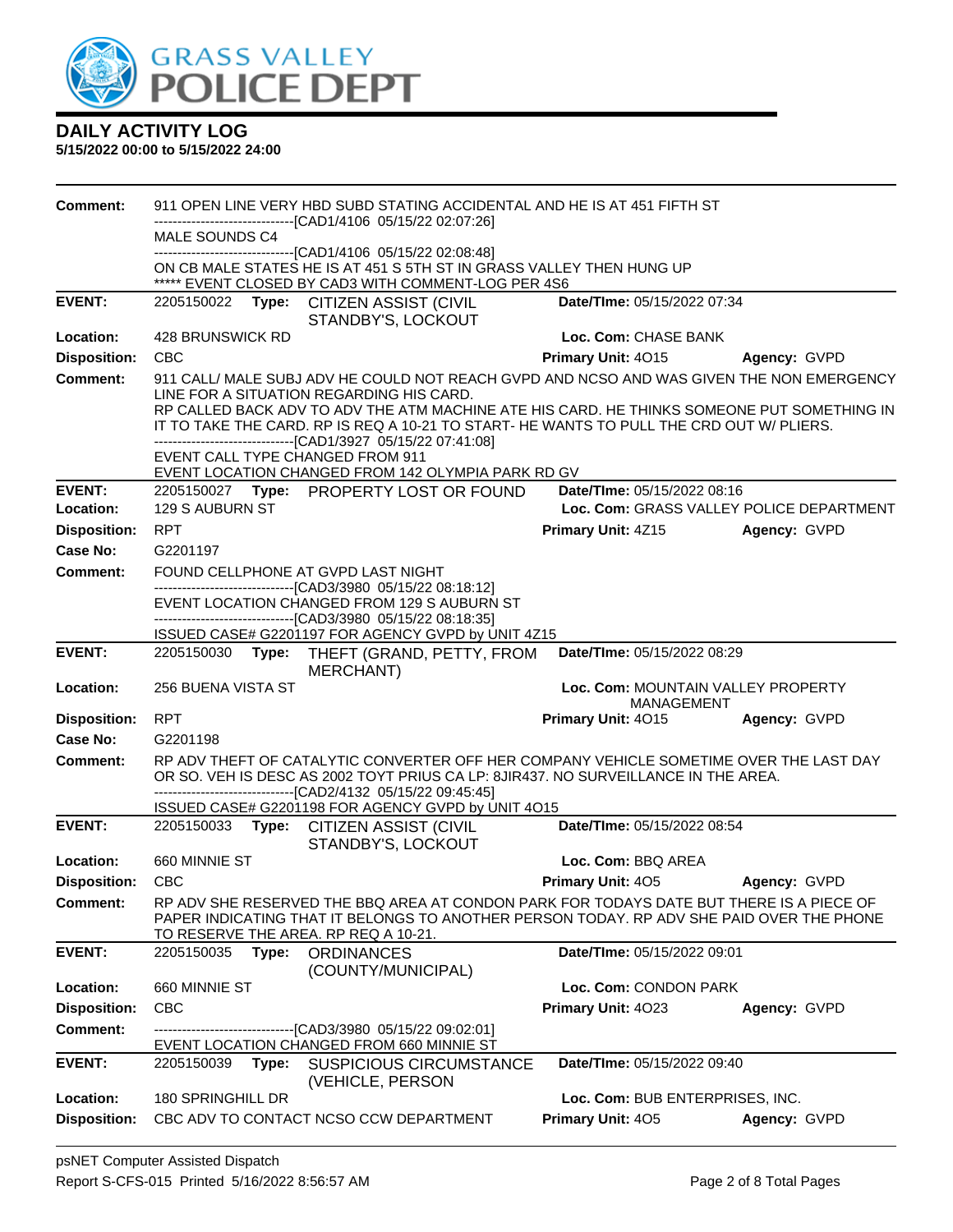

| <b>Comment:</b>            | RP ADV THERE WAS A CHASE LAST NIGHT IFO THE BUSINESS AND THIS MORNING HE FOUND A BIG BOX OF<br>MAIL THAT WAS PARTIALLY OPENED BELONGING TO BEST TRAILERS.<br>-------------------------------[RMS/BLA03_05/15/2022 11:00:11]      |       |                                                                                                                                        |                             |              |  |
|----------------------------|----------------------------------------------------------------------------------------------------------------------------------------------------------------------------------------------------------------------------------|-------|----------------------------------------------------------------------------------------------------------------------------------------|-----------------------------|--------------|--|
|                            | DISPO COMMENTS ADDED IN ERROR<br>THE PROPERTY WAS RETURNED TO THE BUSINESS                                                                                                                                                       |       |                                                                                                                                        |                             |              |  |
|                            |                                                                                                                                                                                                                                  |       |                                                                                                                                        |                             |              |  |
| <b>EVENT:</b>              | 2205150040                                                                                                                                                                                                                       |       | Type: FOLLOWUP                                                                                                                         | Date/TIme: 05/15/2022 09:57 |              |  |
| Location:                  | 660 MINNIE ST                                                                                                                                                                                                                    |       |                                                                                                                                        | Loc. Com: BBQ AREA          |              |  |
| <b>Disposition:</b>        | <b>CBC</b>                                                                                                                                                                                                                       |       |                                                                                                                                        | Primary Unit: 4S3           | Agency: GVPD |  |
| Comment:                   | FU TO EVENT #220515-0033.                                                                                                                                                                                                        |       |                                                                                                                                        |                             |              |  |
| <b>EVENT:</b>              | 2205150043                                                                                                                                                                                                                       |       | Type: ABANDONED VEHICLES                                                                                                               | Date/TIme: 05/15/2022 10:23 |              |  |
| Location:                  | <b>SPRINGHILL DR</b>                                                                                                                                                                                                             |       |                                                                                                                                        | Loc. Com:                   |              |  |
| <b>Disposition:</b>        | <b>CBC</b>                                                                                                                                                                                                                       |       |                                                                                                                                        | Primary Unit: 4Z15          | Agency: GVPD |  |
| <b>Comment:</b>            | 34181G                                                                                                                                                                                                                           |       |                                                                                                                                        |                             |              |  |
| <b>EVENT:</b>              | 2205150045                                                                                                                                                                                                                       | Type: | <b>CITIZEN ASSIST (CIVIL</b><br>STANDBY'S, LOCKOUT                                                                                     | Date/TIme: 05/15/2022 10:32 |              |  |
| Location:                  | 112 SAMANTHA WY                                                                                                                                                                                                                  |       |                                                                                                                                        | Loc. Com:                   |              |  |
| <b>Disposition:</b>        | <b>CBC</b>                                                                                                                                                                                                                       |       |                                                                                                                                        | Primary Unit: 405           | Agency: GVPD |  |
| <b>Comment:</b>            |                                                                                                                                                                                                                                  |       | RP REQ A 10-21 REGARDING RENEWING CCW                                                                                                  |                             |              |  |
|                            | --------------------------------[CAD1/3927 05/15/22 10:53:01]<br>4O5 ADV HE WILL HANDLE                                                                                                                                          |       |                                                                                                                                        |                             |              |  |
|                            | ------------------------------[4O5/MDT 05/15/22 11:01]                                                                                                                                                                           |       |                                                                                                                                        |                             |              |  |
|                            |                                                                                                                                                                                                                                  |       | ADVISED TO CONTACT NCSO CCW DEPARTMENT                                                                                                 |                             |              |  |
| <b>EVENT:</b><br>Location: | Date/TIme: 05/15/2022 10:38<br>2205150046    Type: TRESPASS<br>SO CHURCH ST/CHAPEL ST<br>Loc. Com: CATHOLIC CEMETARY                                                                                                             |       |                                                                                                                                        |                             |              |  |
| <b>Disposition:</b>        | <b>CBC</b>                                                                                                                                                                                                                       |       |                                                                                                                                        | Primary Unit: 4023          | Agency: GVPD |  |
| <b>Comment:</b>            |                                                                                                                                                                                                                                  |       | RP RPTG 2 SUBJS TRESPASSING THE PROPERTY AND TREATING IT LIKE A DOG PARK WITH THEIR DOGS                                               |                             |              |  |
|                            |                                                                                                                                                                                                                                  |       | OFF LEASH. 1 LSW WHI TANK AND A FEMALE LSW PINK SHIRT AND SHORTS. RP STATING HE IS THE RSP<br>FOR THE PROPERTY AND WILL BE STANDING BY |                             |              |  |
| <b>EVENT:</b>              | 2205150052                                                                                                                                                                                                                       | Type: | ANIMALS (ABUSE, LOOSE,<br>FOUND, INJURED)                                                                                              | Date/TIme: 05/15/2022 11:00 |              |  |
| Location:                  | 692 FREEMAN LN # A                                                                                                                                                                                                               |       |                                                                                                                                        | Loc. Com: RALEYS            |              |  |
| <b>Disposition:</b>        | <b>HBD</b>                                                                                                                                                                                                                       |       |                                                                                                                                        | <b>Primary Unit:</b>        | Agency: GVPD |  |
| <b>Comment:</b>            | RP ADV THERE IS A DISTRESSED DOG IN A GLD AND WHI STRIPED VAN CA LP: 7ZKG149 PARKED W/<br>WINDOWS CRACKED. RP ADV THE AISLE ACR FROM WELLS FARGO. WHILE LL THE OWNER AME BACK-AND<br>HAS NOW LEFT.<br>***** EVENT CLOSED BY CAD2 |       |                                                                                                                                        |                             |              |  |
| <b>EVENT:</b>              | 2205150055                                                                                                                                                                                                                       |       | Type: 911 UNKNOWN<br>(HANGUPS, ABAN'S)                                                                                                 | Date/TIme: 05/15/2022 11:27 |              |  |
| Location:                  | <b>GRASS VALLEY</b>                                                                                                                                                                                                              |       |                                                                                                                                        | Loc. Com:                   |              |  |
| <b>Disposition:</b>        | <b>HBD</b>                                                                                                                                                                                                                       |       |                                                                                                                                        | <b>Primary Unit:</b>        | Agency: GVPD |  |
| <b>Comment:</b>            | EVENT CLOSED BY CAD1                                                                                                                                                                                                             |       | RP ADV HE WAS RIDING ON HIS MOTORCYCLE AND THE 911 WAS ACCIDENTIAL. NO EMERGENCY.                                                      |                             |              |  |
| <b>EVENT:</b>              | 2205150058                                                                                                                                                                                                                       | Type: | TRAFFIC (DUI, PARKING,<br>SPEED, HAZ                                                                                                   | Date/TIme: 05/15/2022 11:38 |              |  |
| Location:                  | 201 TOWNSEND ST                                                                                                                                                                                                                  |       |                                                                                                                                        | Loc. Com:                   |              |  |
| <b>Disposition:</b>        | <b>CBC</b>                                                                                                                                                                                                                       |       |                                                                                                                                        | Primary Unit: 4023          | Agency: GVPD |  |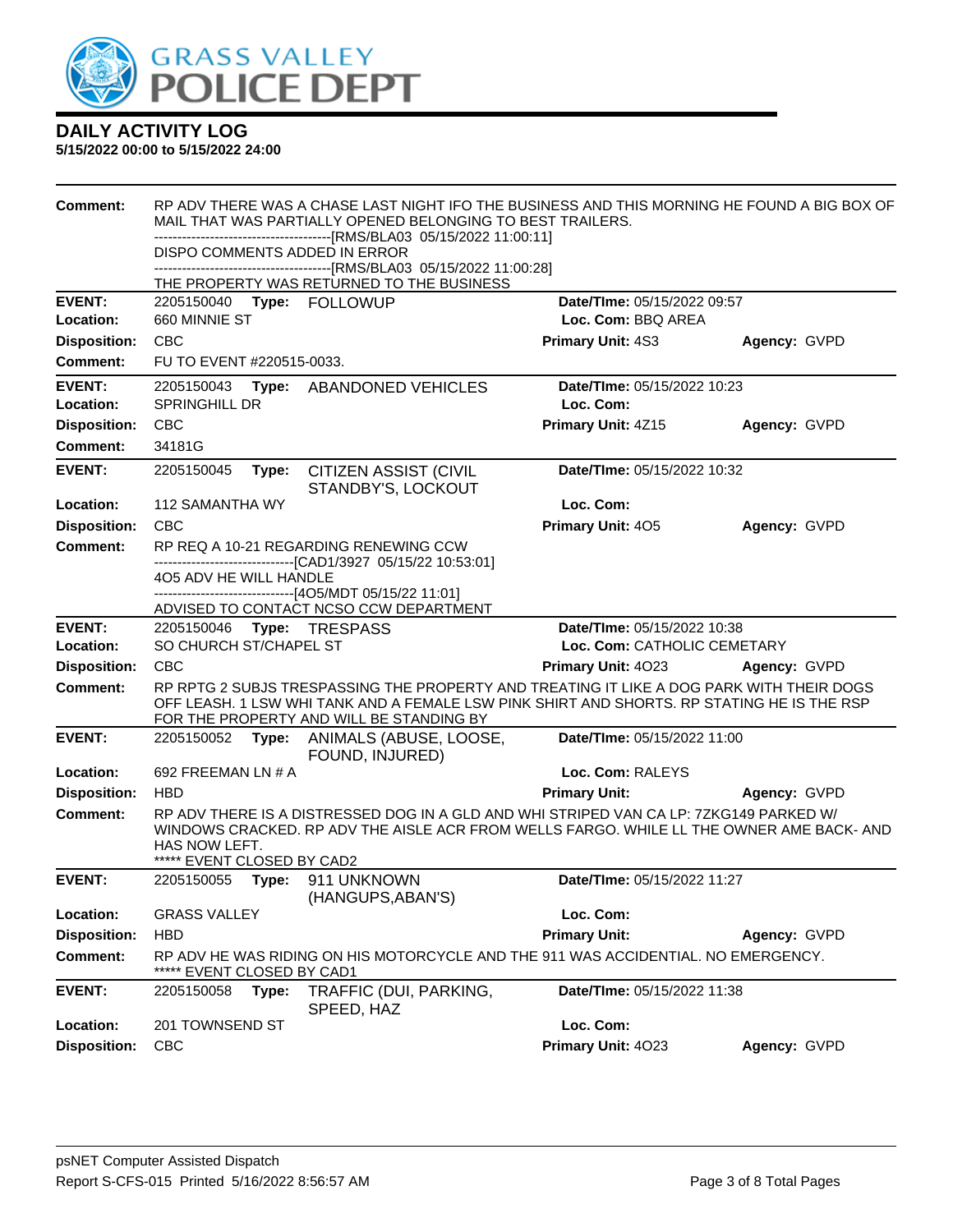

| <b>Comment:</b>         |                             | RP LIVES OUT OF AREA/ ADV HER DAUGHTER IS DRIVING AND NOW ON WHIPPETS. RP ADV SHE HAS NO<br>IDEA WHERE SHE IS AT BUT LIVES AT THE ABV LOC. LEFT HER HOUSE 10-15 AGO IN AN UNK MAKE/ MODEL<br>OF VEH- FREQUENTS A SMOKE SHOP NEAR FABLE COFFEE. |                                          |                     |
|-------------------------|-----------------------------|------------------------------------------------------------------------------------------------------------------------------------------------------------------------------------------------------------------------------------------------|------------------------------------------|---------------------|
|                         |                             | ADDITIONAL CALLER ADVISED LAST SEEN 5 MIN AGO FROM NEAL AND CARPENDER DRIVING A 2000 GRN<br>SUBARU OUTBACK LIC: 4TLM502. HEAVILY DUI.<br>-------------------------------[4O23/MDT 05/15/22 12:40]                                              |                                          |                     |
|                         | WERE UTL THE DRIVER. CBC    | DUE TO MULTIPLE CFS OF RP"S OBSERVING THE FEMALE SUBJECT DRIVING DUI, I WILL BE SUBMITTING A<br>DMV PRIORITY RE-EXAMINATION OF DRIVER. OFFICERS CONDUCTED AN EXTENSIVE AREA CHECK AND                                                          |                                          |                     |
| <b>EVENT:</b>           |                             | 2205150059 Type: WELFARE CHECK                                                                                                                                                                                                                 | Date/TIme: 05/15/2022 11:50              |                     |
| Location:               | 533 JENKINS ST # 3          |                                                                                                                                                                                                                                                | Loc. Com:                                |                     |
| <b>Disposition:</b>     | <b>CBC</b>                  |                                                                                                                                                                                                                                                | <b>Primary Unit: 4015</b>                | Agency: GVPD        |
| <b>Comment:</b>         |                             | RP REQ WEL CK ON 10 MONTH OLD CHILD- RP HASNT HEARD FROM EX BF SINCE 5PM ON FRIDAY WHEN<br>THEY DID AN EXCHANGE. RP ADV HE HAS HER EVERY OTHER WEEKEND. RP REQ A 10-21.                                                                        |                                          |                     |
| <b>EVENT:</b>           |                             | 2205150060 Type: DOMESTIC VIOLENCE                                                                                                                                                                                                             | Date/TIme: 05/15/2022 11:51              |                     |
| Location:               | 226 SO SCHOOL ST            |                                                                                                                                                                                                                                                | Loc. Com:                                |                     |
| <b>Disposition:</b>     | CBC                         |                                                                                                                                                                                                                                                | <b>Primary Unit: 405</b>                 | Agency: GVPD        |
| <b>Comment:</b>         |                             | RP RPTG 415V JUST OCCURED WITH HER EX HUSBAND REGARDING THE CUSTODY ARRANGEMENT OF<br>THEIR CHILDREN, PARTIES SEPERATED REQG 1021<br>-------------------------------[4O5/MDT 05/15/22 13:11]                                                   |                                          |                     |
|                         |                             | RP PROVIDED WITH INFO AND ADVISED OF CIVIL STANDBY PROCESS. NOTHING PHYSICAL OCCURRED.                                                                                                                                                         |                                          |                     |
| <b>EVENT:</b>           |                             | 2205150061 Type: DISTURBANCE (NOISE,<br>MUSIC, VERBAL, BARKI                                                                                                                                                                                   | Date/TIme: 05/15/2022 12:13              |                     |
| Location:               | 151 W MCKNIGHT WY # G       |                                                                                                                                                                                                                                                | Loc. Com: CIG-MART                       |                     |
| <b>Disposition:</b>     | <b>CBC</b>                  |                                                                                                                                                                                                                                                | <b>Primary Unit: 4023</b>                | <b>Agency: GVPD</b> |
| <b>Comment:</b>         |                             | 911 RPTNG MALE YELLING INAPPROPRIATE THINGS AT RP AFTER HE WAS ASKED TO LEAVE THE STORE<br>-------------------------------[CAD1/4116 05/15/22 12:13:28]                                                                                        |                                          |                     |
|                         |                             | SUBJ IN A BLK T SHIRT, STANDING NEXT TO A GOLD FORD TRUCK IFO BASKIN ROBBINS<br>---------------------[CAD1/4116 05/15/22 12:14:16]                                                                                                             |                                          |                     |
|                         |                             |                                                                                                                                                                                                                                                |                                          |                     |
|                         |                             | RP STATED HE NEEDED TO GO BECAUSE HE HAD ANOTHER CUSTOMER, DISCONNECTED                                                                                                                                                                        |                                          |                     |
| <b>EVENT:</b>           |                             | 2205150062 Type: DISTURBANCE (NOISE,<br>MUSIC, VERBAL, BARKI                                                                                                                                                                                   | Date/TIme: 05/15/2022 12:35              |                     |
| Location:               | 660 MINNIE ST               |                                                                                                                                                                                                                                                | Loc. Com: CONDON PARK                    |                     |
| <b>Disposition:</b>     | <b>HBD</b>                  |                                                                                                                                                                                                                                                | <b>Primary Unit:</b>                     | Agency: GVPD        |
| <b>Comment:</b>         | ***** EVENT CLOSED BY CAD1  | 911 RPTNG MUSIC BLARING FROM THE PARK, INFORMED IT IS A PERMITTED EVENT                                                                                                                                                                        |                                          |                     |
| <b>EVENT:</b>           | 2205150076    Type: THREATS |                                                                                                                                                                                                                                                | Date/TIme: 05/15/2022 14:03              |                     |
| Location:               | 660 MINNIE ST               |                                                                                                                                                                                                                                                | Loc. Com: CONDON PARK                    |                     |
| <b>Disposition: CBC</b> |                             |                                                                                                                                                                                                                                                | <b>Primary Unit: 4023 Agency: GVPD</b>   |                     |
| Comment:                | THE PARTY                   | RP RPTNG MALE SUBJ THREATENING TO SHOOT PEOPLE AND BEING RACIST. WMA LSW WHI SHORTS, NO<br>SHIRT, BEIGE OR WHI BASEBALL CAP, SITTING AT THE BENCH DRINKING. RP STATES SUBJ IS NOT PART OF                                                      |                                          |                     |
| <b>EVENT:</b>           | 2205150077<br>Type:         | THEFT (GRAND, PETTY, FROM<br><b>MERCHANT)</b>                                                                                                                                                                                                  | Date/TIme: 05/15/2022 14:22              |                     |
| Location:               | 626 S AUBURN ST             |                                                                                                                                                                                                                                                | Loc. Com: GRASS VALLEY POLICE DEPARTMENT |                     |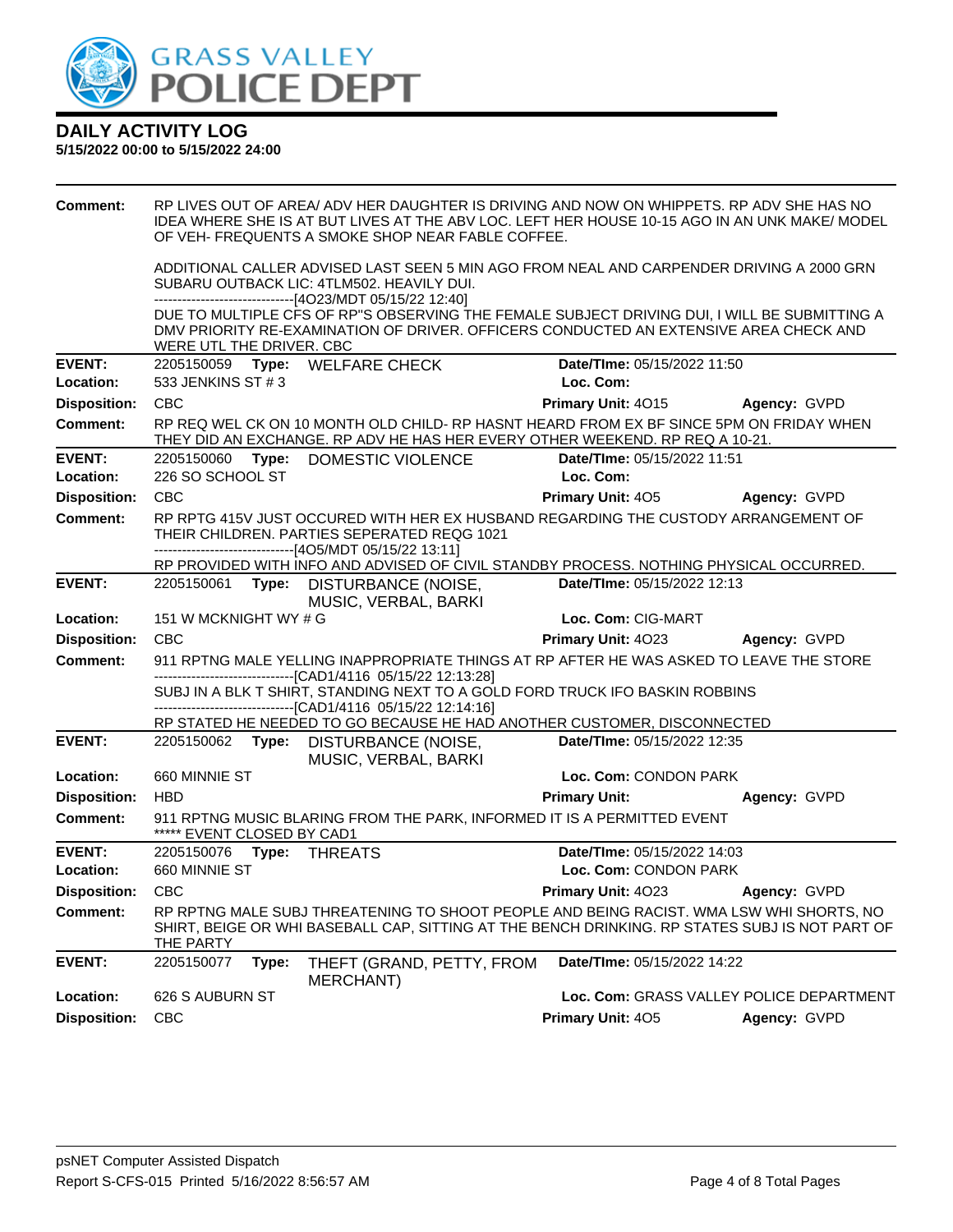

| <b>Comment:</b>     | START.                                      | RP REQ A RPT FOR HIS CYPTOCURRENCY BEING STOLEN IN THE AMOUNT OF \$10,000. REQ A 10-21 TO                                                                                                                                                                                                                                     |                                     |                                           |
|---------------------|---------------------------------------------|-------------------------------------------------------------------------------------------------------------------------------------------------------------------------------------------------------------------------------------------------------------------------------------------------------------------------------|-------------------------------------|-------------------------------------------|
|                     | FOLLOW UP.                                  | ------------------------[4O5/MDT 05/15/22 15:19]<br>RP STATED HE IS CURRENTLY STAYING AT 626 S AUBURN BUT THIS IS TEMPORARY AND HIS MAILING<br>ADDRESS IS CHICO. RP IS LESS THAN POLITE ABOUT MAKING A REPORT. HE WAS ADVISED TO PROVIDE<br>US WITH ALL DOCUMENTATION RELATED AND WE COULD FORWARD A REPORT TO DETECTIVES FOR |                                     |                                           |
|                     |                                             | -------------------------------[CAD1/4116 05/15/22 15:23:24]<br>EVENT LOCATION CHANGED FROM 129 S AUBURN ST GV                                                                                                                                                                                                                |                                     |                                           |
| <b>EVENT:</b>       | 2205150081 Type: FOLLOWUP                   |                                                                                                                                                                                                                                                                                                                               | Date/TIme: 05/15/2022 14:36         |                                           |
| Location:           | 201 TOWNSEND ST                             |                                                                                                                                                                                                                                                                                                                               | Loc. Com:                           |                                           |
| <b>Disposition:</b> | <b>CBC</b>                                  |                                                                                                                                                                                                                                                                                                                               | Primary Unit: 4023                  | Agency: GVPD                              |
| <b>Comment:</b>     |                                             | --------------------------[CAD3/3980_05/15/22 14:36:23]<br>EVENT LOCATION CHANGED FROM 201 TOWNSEND<br>-------------------------------[CAD2/4132 05/15/22 15:12:13]                                                                                                                                                           |                                     |                                           |
|                     | 10-21.                                      | ORIGINAL RP CALLED BACK TO ADVISE, XRAY HAS BEEN ADMITTED INTO THE HOSPTIAL AS A 51-50, REQ A                                                                                                                                                                                                                                 |                                     |                                           |
| <b>EVENT:</b>       | 2205150088                                  | Type: 911 UNKNOWN<br>(HANGUPS, ABAN'S)                                                                                                                                                                                                                                                                                        | Date/TIme: 05/15/2022 15:14         |                                           |
| Location:           | LAT: 39.24279300 LONG: -121.049026          |                                                                                                                                                                                                                                                                                                                               | Loc. Com:                           |                                           |
| <b>Disposition:</b> | <b>HBD</b>                                  |                                                                                                                                                                                                                                                                                                                               | <b>Primary Unit:</b>                | Agency: GVPD                              |
| Comment:            | 911 ABANDON                                 |                                                                                                                                                                                                                                                                                                                               |                                     |                                           |
|                     | LEFT VM ON CB<br>***** EVENT CLOSED BY CAD3 | -------------------------------[CAD2/4132 05/15/22 15:16:30]                                                                                                                                                                                                                                                                  |                                     |                                           |
| <b>EVENT:</b>       | 2205150090 Type: 911 UNKNOWN                |                                                                                                                                                                                                                                                                                                                               | Date/TIme: 05/15/2022 15:26         |                                           |
|                     |                                             | (HANGUPS, ABAN'S)                                                                                                                                                                                                                                                                                                             |                                     |                                           |
| Location:           | <b>BRUNSWICK RD/WHISPERING PINES LN</b>     |                                                                                                                                                                                                                                                                                                                               | Loc. Com: NB                        |                                           |
| <b>Disposition:</b> | <b>HBD</b>                                  |                                                                                                                                                                                                                                                                                                                               | <b>Primary Unit:</b>                | Agency: GVPD                              |
| <b>Comment:</b>     | <b>CHP</b>                                  | 911 CALLER RPTING RECKLESS DRIVER, FULL SIZED ALL BLK SUV. RAN A RED LIGHT. UNKN TAG. XRED TO                                                                                                                                                                                                                                 |                                     |                                           |
|                     | EVENT CALL TYPE CHANGED FROM 911            | --------------------[CAD2/4132_05/15/22 15:26:39]<br>-------------------------------[CAD3/3980_05/15/22_15:27:09]                                                                                                                                                                                                             |                                     |                                           |
|                     | VOICED<br>***** EVENT CLOSED BY CAD3        |                                                                                                                                                                                                                                                                                                                               |                                     |                                           |
| <b>EVENT:</b>       | 2205150093    Type: 911    UNKNOWN          | (HANGUPS, ABAN'S)                                                                                                                                                                                                                                                                                                             | Date/TIme: 05/15/2022 15:40         |                                           |
| Location:           | 396 DORSEY DR                               |                                                                                                                                                                                                                                                                                                                               | Loc. Com: CRYSTAL RIDGE CARE CENTER |                                           |
| <b>Disposition:</b> | <b>HBD</b>                                  |                                                                                                                                                                                                                                                                                                                               | <b>Primary Unit:</b>                | Agency: GVPD                              |
| <b>Comment:</b>     | 911 ACCIDENTAL<br>EVENT CLOSED BY CAD3      |                                                                                                                                                                                                                                                                                                                               |                                     |                                           |
| <b>EVENT:</b>       | 2205150098<br>Type:                         | TRAFFIC (DUI, PARKING,<br>SPEED, HAZ                                                                                                                                                                                                                                                                                          | Date/TIme: 05/15/2022 15:56         |                                           |
| Location:           | 692 FREEMAN LN # A                          |                                                                                                                                                                                                                                                                                                                               | Loc. Com: PARKING LOT/INFRONT       |                                           |
| <b>Disposition:</b> | UTL                                         |                                                                                                                                                                                                                                                                                                                               | Primary Unit: 4K19                  | Agency: GVPD                              |
| <b>Comment:</b>     | THE VEHICLE IS OCCUPIED.                    | RP RPTING A VEH PARKED IN THE FIRE LANE, AT THE RALEYS PARKING LOT, PLAYING LOUD MUSIC AND<br>BLKING A GOOD PART OF THE ROADWAY. VEH IS A BLUE FORD RAPTOR LIC: 93231C3. RP ALSO ADVISED                                                                                                                                      |                                     |                                           |
| <b>EVENT:</b>       | 2205150104<br>Type:                         | <b>TRAFFIC ACCIDENT</b>                                                                                                                                                                                                                                                                                                       | Date/TIme: 05/15/2022 16:17         |                                           |
| Location:           | 720 SUTTON WY                               |                                                                                                                                                                                                                                                                                                                               |                                     | Loc. Com: BTWN RITE AID AND PANDA EXPRESS |
| <b>Disposition:</b> | <b>RPT</b>                                  |                                                                                                                                                                                                                                                                                                                               | Primary Unit: 4015                  | Agency: GVPD                              |
| <b>Case No:</b>     | G2201199                                    |                                                                                                                                                                                                                                                                                                                               |                                     |                                           |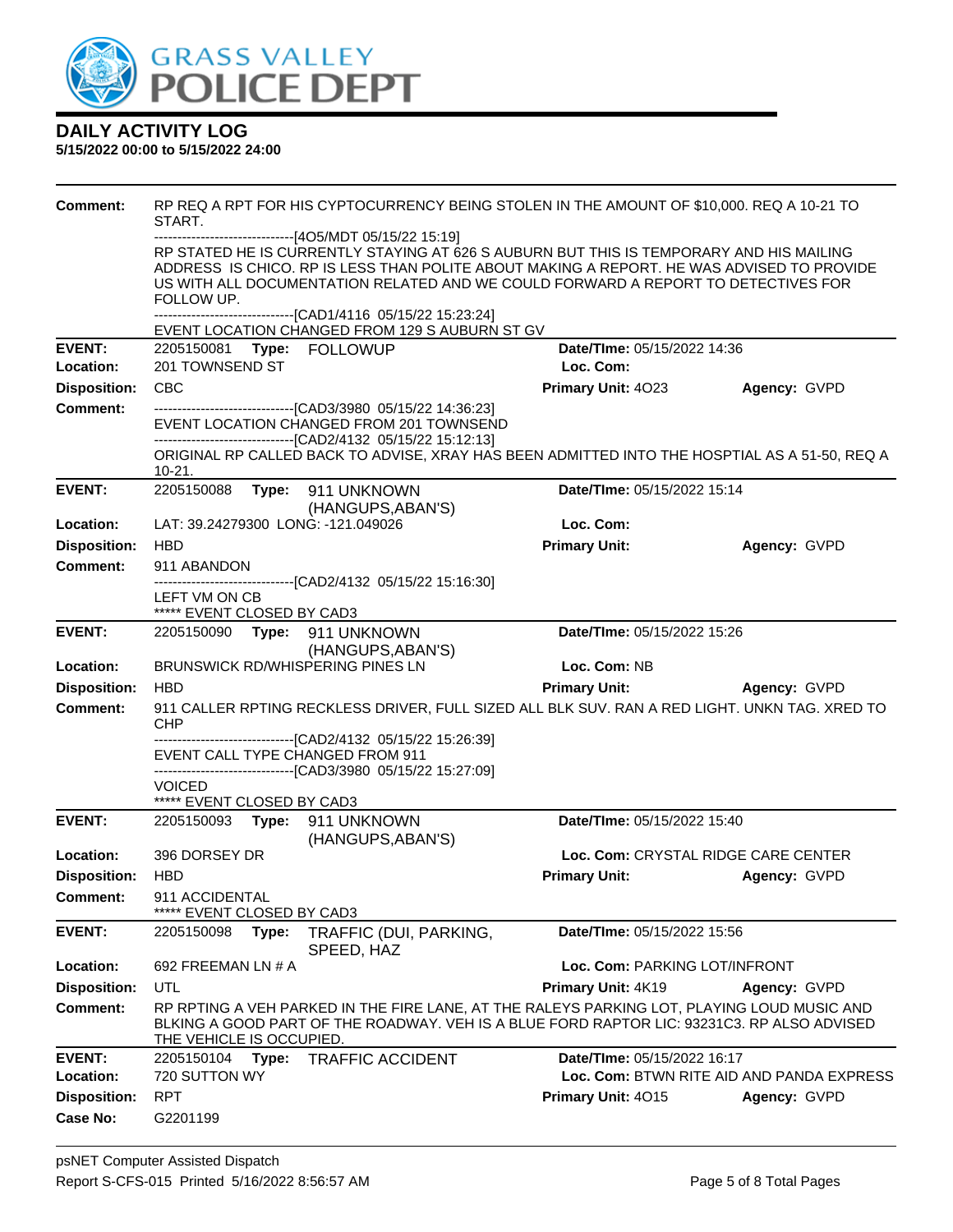

**5/15/2022 00:00 to 5/15/2022 24:00**

| <b>Comment:</b>                        | MINOR ACCIDENT, NEG INJURY, 2 VEHS INVOLVED: BLK FORD FOCUS AND A BLK KIA INVOLVED. DRIVER OF<br>THE KIA DOESN'T HAVE INSURANCE. CALLER IS IN THE FORD FOCUS AND IS REQ A UNIT RESPOND. |       |                                                                                                                                                                             |  |                                          |                                                                                                                                                                                       |
|----------------------------------------|-----------------------------------------------------------------------------------------------------------------------------------------------------------------------------------------|-------|-----------------------------------------------------------------------------------------------------------------------------------------------------------------------------|--|------------------------------------------|---------------------------------------------------------------------------------------------------------------------------------------------------------------------------------------|
|                                        | -------------------------------[CAD3/3980 05/15/22 16:48:43]<br>ISSUED CASE# G2201199 FOR AGENCY GVPD by UNIT 4O15                                                                      |       |                                                                                                                                                                             |  |                                          |                                                                                                                                                                                       |
|                                        |                                                                                                                                                                                         |       |                                                                                                                                                                             |  |                                          |                                                                                                                                                                                       |
| <b>EVENT:</b>                          | 2205150106 Type: VEHICLE STOP<br>791 MALTMAN DR                                                                                                                                         |       |                                                                                                                                                                             |  | Date/TIme: 05/15/2022 16:22<br>Loc. Com: |                                                                                                                                                                                       |
| Location:                              |                                                                                                                                                                                         |       |                                                                                                                                                                             |  |                                          |                                                                                                                                                                                       |
| <b>Disposition:</b>                    | WA AND ADVISED OF 290 STATUS                                                                                                                                                            |       |                                                                                                                                                                             |  | Primary Unit: 4K19                       | Agency: GVPD                                                                                                                                                                          |
| <b>Comment:</b>                        | License: 8GJH827                                                                                                                                                                        |       | --------------------------[CAD3/3980 05/15/22 16:22:37]                                                                                                                     |  |                                          |                                                                                                                                                                                       |
|                                        |                                                                                                                                                                                         |       | EVENT LOCATION CHANGED FROM 791 MALTMAN                                                                                                                                     |  |                                          |                                                                                                                                                                                       |
|                                        |                                                                                                                                                                                         |       | ------------------------------[4K19/MDT 05/15/22 16:44]                                                                                                                     |  |                                          |                                                                                                                                                                                       |
|                                        |                                                                                                                                                                                         |       | MALE SUBJ PROVIDED VERBAL ADMON. FOR 290 REGISTRATION.                                                                                                                      |  |                                          |                                                                                                                                                                                       |
| <b>EVENT:</b><br>Location:             | OLYMPIA PARK RD/SUTTON WY                                                                                                                                                               |       | 2205150113 Type: SUBJECT STOP                                                                                                                                               |  | Date/TIme: 05/15/2022 16:48<br>Loc. Com: |                                                                                                                                                                                       |
| <b>Disposition:</b>                    | CBC WARNED ABOUT PANHANDLING                                                                                                                                                            |       |                                                                                                                                                                             |  | Primary Unit: 4023                       | Agency: GVPD                                                                                                                                                                          |
| <b>Comment:</b>                        |                                                                                                                                                                                         |       | --------------------------------[CAD2/4132 05/15/22 16:51:30]                                                                                                               |  |                                          |                                                                                                                                                                                       |
|                                        |                                                                                                                                                                                         |       | EVENT LOCATION CHANGED FROM OLYMPIC PARK/SUTTON                                                                                                                             |  |                                          |                                                                                                                                                                                       |
| <b>EVENT:</b>                          |                                                                                                                                                                                         |       | 2205150119 Type: SUBJECT STOP                                                                                                                                               |  | Date/TIme: 05/15/2022 17:34              |                                                                                                                                                                                       |
| Location:                              | 129 S AUBURN ST                                                                                                                                                                         |       |                                                                                                                                                                             |  |                                          | Loc. Com: GRASS VALLEY POLICE DEPARTMENT                                                                                                                                              |
| <b>Disposition:</b>                    | CBC                                                                                                                                                                                     |       |                                                                                                                                                                             |  | <b>Primary Unit: 4023</b>                | Agency: GVPD                                                                                                                                                                          |
| <b>Comment:</b>                        |                                                                                                                                                                                         |       | --------------------------------[CAD3/3980 05/15/22 17:34:47]<br><b>EVENT LOCATION CHANGED FROM GVPD</b>                                                                    |  |                                          |                                                                                                                                                                                       |
| <b>EVENT:</b>                          | 2205150125 Type: TRESPASS                                                                                                                                                               |       |                                                                                                                                                                             |  | Date/TIme: 05/15/2022 17:49              |                                                                                                                                                                                       |
| <b>Location:</b>                       | 692 FREEMAN LN # A                                                                                                                                                                      |       |                                                                                                                                                                             |  | Loc. Com: BEHIND RALEYS                  |                                                                                                                                                                                       |
| <b>Disposition:</b>                    | UTL                                                                                                                                                                                     |       |                                                                                                                                                                             |  | <b>Primary Unit: 4K19</b>                | Agency: GVPD                                                                                                                                                                          |
| <b>Comment:</b>                        | 6EUP654                                                                                                                                                                                 |       | SECURITY RPTG SUBJ REFUSING TO LEAVE THE AREA, ASSOCIATED WITH SILVER/TAN HONDA VAN                                                                                         |  |                                          |                                                                                                                                                                                       |
| <b>EVENT:</b>                          |                                                                                                                                                                                         |       | 2205150126 Type: WELFARE CHECK                                                                                                                                              |  | Date/TIme: 05/15/2022 18:16              |                                                                                                                                                                                       |
| Location:                              | 773 ANNEX AV                                                                                                                                                                            |       |                                                                                                                                                                             |  | Loc. Com:                                |                                                                                                                                                                                       |
| <b>Disposition:</b><br><b>Comment:</b> | CBC WEL CHECK BOLO ISSUED                                                                                                                                                               |       |                                                                                                                                                                             |  | <b>Primary Unit: 409</b>                 | <b>Agency: GVPD</b>                                                                                                                                                                   |
|                                        |                                                                                                                                                                                         |       | TOOK HIS RED FORD EXPEDITION, RP CONCERNED ABOUT SUBJ DRIVING. RP STATES HISTORY OF<br>ALCOHOL AND H&S ABUSE, NEG WEAPONS. RP STATES SUBJ IS POSS AT HIS MOTHERS HOUSE OR A |  |                                          | RP RPTNG ROOMMATE WITH MH ISSUES WHO IS OFF HIS MEDICATION LEFT LAST NIGHT AROUND 1900,                                                                                               |
|                                        |                                                                                                                                                                                         |       |                                                                                                                                                                             |  |                                          | FRIENDS HOUSE, DOES NOT HAVE MUCH GAS MONEY. RP STATED SUBJ WAS HALLUCINATING WHEN HE<br>LEFT LAST NIGHT. RP STATED THEY DID NOT CALL LAST NIGHT BECAUSE THEY DECIDED TO WAIT TO CALL |
|                                        |                                                                                                                                                                                         |       | IT IN. WMA 506, 200, BEARD, BRO HAIR, LSW WHI SHIRT, BLK PANTS.                                                                                                             |  |                                          |                                                                                                                                                                                       |
| <b>EVENT:</b>                          |                                                                                                                                                                                         |       | 2205150127 Type: DISTURBANCE (NOISE,                                                                                                                                        |  | Date/TIme: 05/15/2022 18:17              |                                                                                                                                                                                       |
| Location:                              | 368 SUTTON WY #1                                                                                                                                                                        |       | MUSIC, VERBAL, BARKI                                                                                                                                                        |  | Loc. Com:                                |                                                                                                                                                                                       |
| <b>Disposition:</b>                    |                                                                                                                                                                                         |       |                                                                                                                                                                             |  | Primary Unit: 4015                       | Agency: GVPD                                                                                                                                                                          |
| <b>Comment:</b>                        | <b>ROADWAY</b>                                                                                                                                                                          |       | 911 REPORTING AUTISTIC SON STARTED A 415 AND IS WALKING TOWARDS SAFEWAY. NOW IN THE                                                                                         |  |                                          |                                                                                                                                                                                       |
|                                        |                                                                                                                                                                                         |       | -------------------------------[CAD3/4106_05/15/22 18:18:51]                                                                                                                |  |                                          |                                                                                                                                                                                       |
|                                        |                                                                                                                                                                                         |       | RP NOW NEAR FREED BULDING NEG WEAPONS WHI SHIRT AND BLK SHORTS. NEG 415 PHYSICAL                                                                                            |  |                                          |                                                                                                                                                                                       |
|                                        |                                                                                                                                                                                         |       | ------------------------------[CAD3/4106 05/15/22 18:19:25]<br>PER RP NEG WEAPONS. NEAR INCREDIBLE PETS<br>----------------------------------[CAD3/4106 05/15/22 18:23:57]  |  |                                          |                                                                                                                                                                                       |
|                                        | 1039 CALFIRE TO STAGE                                                                                                                                                                   |       |                                                                                                                                                                             |  |                                          |                                                                                                                                                                                       |
|                                        |                                                                                                                                                                                         |       | -------------------------------[CAD1/4116 05/15/22 18:25:20]                                                                                                                |  |                                          |                                                                                                                                                                                       |
|                                        |                                                                                                                                                                                         |       | RP BACK ON 911, CURRENTLY IFO GOODYEAR TIRE<br>-------------------------------[CAD3/4106_05/15/22 18:31:45]                                                                 |  |                                          |                                                                                                                                                                                       |
|                                        | 1039 CALFIRE TO 1022                                                                                                                                                                    |       |                                                                                                                                                                             |  |                                          |                                                                                                                                                                                       |
| <b>EVENT:</b>                          | 2205150128                                                                                                                                                                              | Type: | <b>ORDINANCES</b>                                                                                                                                                           |  | Date/TIme: 05/15/2022 18:19              |                                                                                                                                                                                       |
|                                        |                                                                                                                                                                                         |       | (COUNTY/MUNICIPAL)                                                                                                                                                          |  |                                          |                                                                                                                                                                                       |

psNET Computer Assisted Dispatch Report S-CFS-015 Printed 5/16/2022 8:56:57 AM Page 6 of 8 Total Pages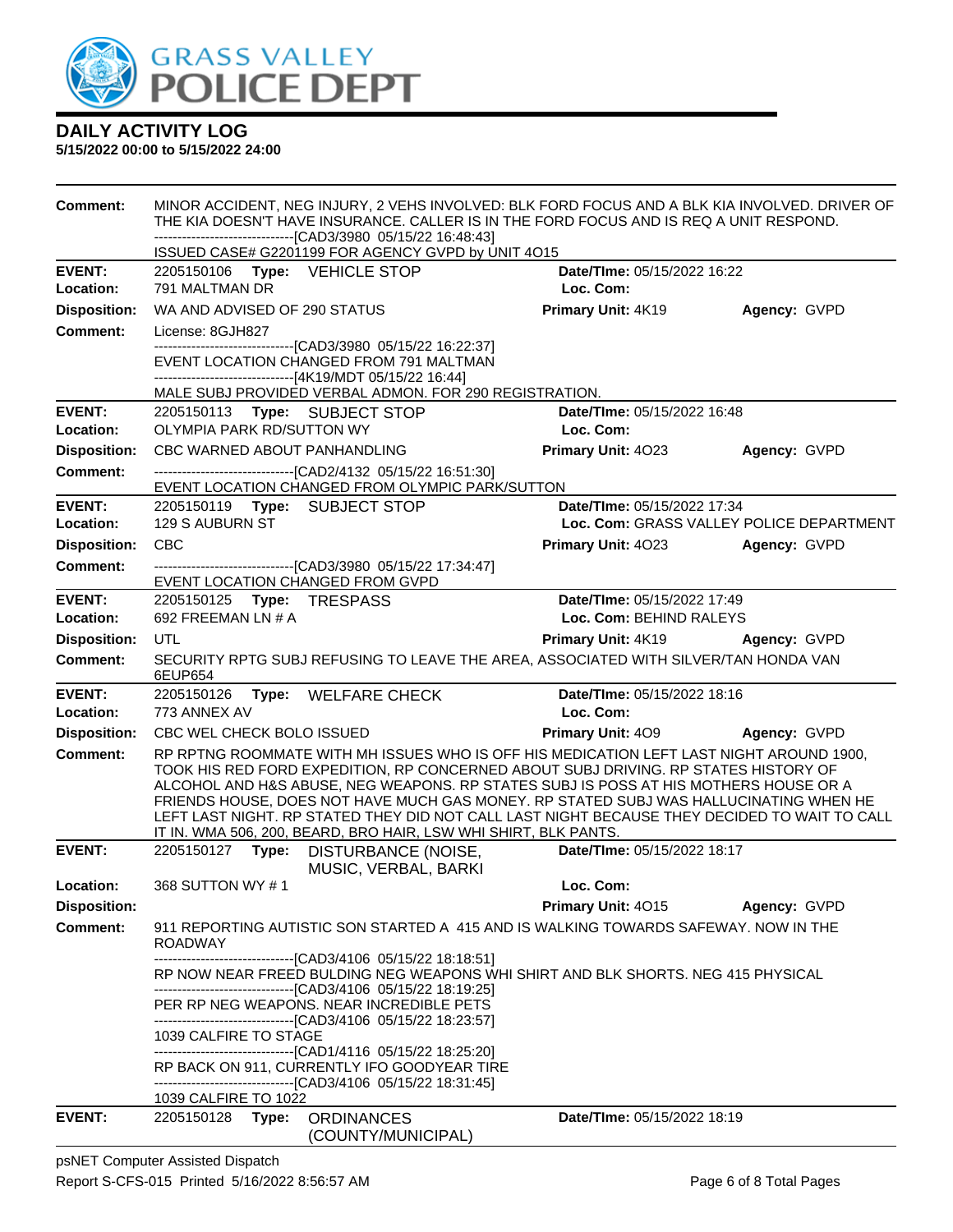

| Location:           | 867 SUTTON WY             |       |                                                                                                                                                                                                                                                                                 | Loc. Com: SAFEWAY                  |              |  |
|---------------------|---------------------------|-------|---------------------------------------------------------------------------------------------------------------------------------------------------------------------------------------------------------------------------------------------------------------------------------|------------------------------------|--------------|--|
| <b>Disposition:</b> | UTL                       |       |                                                                                                                                                                                                                                                                                 | Primary Unit: 4023<br>Agency: GVPD |              |  |
| <b>Comment:</b>     | <b>ALONG</b>              |       | RP RPTNG MALE TRANSIENT SLEEPING ON THE PORT O SUBS SIDE OF SAFEWAY, RP REQ HE BE MOVED                                                                                                                                                                                         |                                    |              |  |
| <b>EVENT:</b>       | 2205150132                | Type: | <b>SUSPICIOUS CIRCUMSTANCE</b><br>(VEHICLE, PERSON                                                                                                                                                                                                                              | Date/TIme: 05/15/2022 18:53        |              |  |
| Location:           | 272 SCOTIA PINES CR       |       |                                                                                                                                                                                                                                                                                 | Loc. Com:                          |              |  |
| <b>Disposition:</b> | <b>CBC</b>                |       |                                                                                                                                                                                                                                                                                 | Primary Unit: 4022                 | Agency: GVPD |  |
| <b>Comment:</b>     | <b>WEAPONS SEEN</b>       |       | 911 REPORTING MALE WAS IN HER BACKYARD WHEN SHE GOT HOME. AND HE JUMPED OVER THE FENCE<br>AND BROKE IT. WMA CAMO PANTS AND BRO BOOTS. LAST SEEN ON FOOT TOWARDS CONDON. NEG<br>-------------------------------[4O22/MDT 05/15/22 19:18]                                         |                                    |              |  |
|                     | CHECK//CBC                |       | 21 CONT. MADE W/RP//NEG. RPT. REQ.//DAMAGE TO FENCE BOARDS ONLY, NEG. THEFT//UTL SUS. ON AREA                                                                                                                                                                                   |                                    |              |  |
| <b>EVENT:</b>       | 2205150143                | Type: | 911 UNKNOWN<br>(HANGUPS, ABAN'S)                                                                                                                                                                                                                                                | Date/TIme: 05/15/2022 19:53        |              |  |
| Location:           | 275 DORSEY DR             |       |                                                                                                                                                                                                                                                                                 | Loc. Com:                          |              |  |
| <b>Disposition:</b> | HBD LOGGED PER 404        |       |                                                                                                                                                                                                                                                                                 | <b>Primary Unit:</b>               | Agency: GVPD |  |
| <b>Comment:</b>     |                           |       | 911 CALLER ADVISED OF PHONE PROBLEMS AND HUNG UP WHEN ASKED FOR THE APT NUMBER.                                                                                                                                                                                                 |                                    |              |  |
|                     |                           |       | -------------------------------[CAD1/3753_05/15/22_19:53:31]<br>ALL CIRCUITS BUSY ON CALL BACK<br>***** EVENT CLOSED BY CAD1 WITH COMMENT-LOGGED PER 404                                                                                                                        |                                    |              |  |
| <b>EVENT:</b>       |                           |       | 2205150144 Type: TRAFFIC ACCIDENT                                                                                                                                                                                                                                               | Date/TIme: 05/15/2022 19:55        |              |  |
| Location:           | 238 JUNE DR               |       |                                                                                                                                                                                                                                                                                 | Loc. Com:                          |              |  |
| <b>Disposition:</b> | <b>CBC CIVIL</b>          |       |                                                                                                                                                                                                                                                                                 | Primary Unit: 4022                 | Agency: GVPD |  |
| <b>Comment:</b>     |                           |       | RP IN CHICAGO ADV HIS NEIGHBOR TOLD HIM HIS OTHER NEIGHBOR HIT HIS FENCE MADE THREATS THEN<br>LEFT HBD. PER RP OCCURED 10 AGO. PER RP WHI FORD F250 UNK 28 WITH LUMBER RACK. RP REQ 1021<br>-------------------------------[4O22/MDT 05/15/22 20:33]                            |                                    |              |  |
|                     |                           |       | CONTACT MADE WITH BOTH PARTIES//(V) HALF AGREED TO HANDLE CIVILY//CBC                                                                                                                                                                                                           |                                    |              |  |
| <b>EVENT:</b>       | 2205150145                | Type: | ALARMS (SILENT, AUDIBLE,<br><b>COMMERCIAL, RES</b>                                                                                                                                                                                                                              | Date/TIme: 05/15/2022 19:56        |              |  |
|                     |                           |       |                                                                                                                                                                                                                                                                                 |                                    |              |  |
| Location:           | 120 YUBA RIVER CT         |       |                                                                                                                                                                                                                                                                                 | Loc. Com: TRACTOR SUPPLY           |              |  |
| <b>Disposition:</b> | FA ALL SECURE             |       |                                                                                                                                                                                                                                                                                 | Primary Unit: 409                  | Agency: GVPD |  |
| Comment:            |                           |       | GROUP 1 FENCELINE PE BEAM, AUD, NEG RESP                                                                                                                                                                                                                                        |                                    |              |  |
| <b>EVENT:</b>       | 2205150149                | Type: | DRUGS (ANY NARCOTIC<br><b>RELATED OFFENSE)</b>                                                                                                                                                                                                                                  | Date/TIme: 05/15/2022 20:11        |              |  |
| Location:           | 639 WHITING ST # 9        |       |                                                                                                                                                                                                                                                                                 | Loc. Com:                          |              |  |
| <b>Disposition:</b> | UTL                       |       |                                                                                                                                                                                                                                                                                 | Primary Unit: 404                  | Agency: GVPD |  |
| <b>Comment:</b>     | <b>BOX WAS BALD</b>       |       | RP REPORTS TWO WMA'S WERE IN A SIL TOYT MINIVAN WERE BUYING HS AT SP 9 AND THEN TOOK AN<br>ORANGE OR RED BOX, POSS TOOL OR TACKLE BOX FROM A RES DOWN THE STREET, LAST SEEN HEADING<br>TOWARD W EMPIRE ST APPROX 4 MINS AGO. DRIVER HAD DK HAIR AND THE PASSENGER THAT TOOK THE |                                    |              |  |
| <b>EVENT:</b>       | 2205150164                | Type: | ALARMS (SILENT, AUDIBLE,<br><b>COMMERCIAL, RES</b>                                                                                                                                                                                                                              | Date/TIme: 05/15/2022 21:08        |              |  |
| Location:           | 120 YUBA RIVER CT         |       |                                                                                                                                                                                                                                                                                 | Loc. Com: TRACTOR SUPPLY           |              |  |
| <b>Disposition:</b> | <b>FA ALL SECURE</b>      |       |                                                                                                                                                                                                                                                                                 | Primary Unit: 409                  | Agency: GVPD |  |
| <b>Comment:</b>     |                           |       | AUD, SENSOR LINE, PE BEAM, RESP PENDING                                                                                                                                                                                                                                         |                                    |              |  |
| <b>EVENT:</b>       | 2205150165                | Type: | TRAFFIC (DUI, PARKING,<br>SPEED, HAZ                                                                                                                                                                                                                                            | Date/TIme: 05/15/2022 21:09        |              |  |
| Location:           | WE EMPIRE ST/SO AUBURN ST |       |                                                                                                                                                                                                                                                                                 | Loc. Com:                          |              |  |